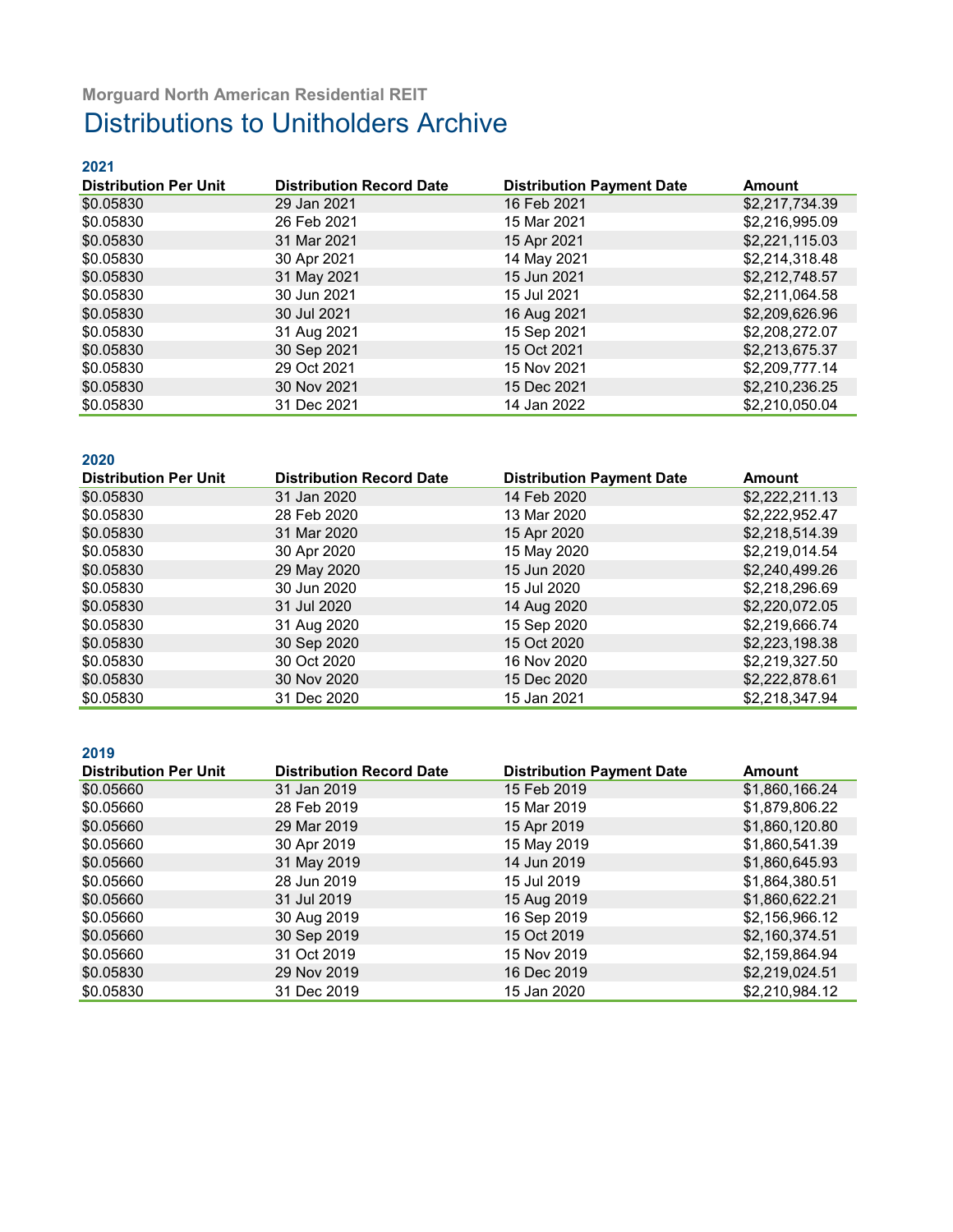### **2018**

| <b>Distribution Per Unit</b> | <b>Distribution Record Date</b> | <b>Distribution Payment Date</b> | <b>Amount</b>  |
|------------------------------|---------------------------------|----------------------------------|----------------|
| \$0.05500                    | 31 Jan 2018                     | 15 Feb 2018                      | \$1,817,703.14 |
| \$0.05500                    | 28 Feb 2018                     | 15 Mar 2018                      | \$1,819,490.59 |
| \$0.05500                    | 29 Mar 2018                     | 16 Apr 2018                      | \$1,819,478.54 |
| \$0.05500                    | 30 Apr 2018                     | 15 May 2018                      | \$1,819,281.92 |
| \$0.05500                    | 31 May 2018                     | 15 Jun 2018                      | \$1,807,565.49 |
| \$0.05500                    | 29 Jun 2018                     | 16 Jul 2018                      | \$1,807,680.71 |
| \$0.05500                    | 31 Jul 2018                     | 15 Aug 2018                      | \$1,807,567.41 |
| \$0.05500                    | 31 Aug 2018                     | 14 Sep 2018                      | \$1,804,532.02 |
| \$0.05500                    | 28 Sep 2018                     | 15 Oct 2018                      | \$1,832,591.37 |
| \$0.05500                    | 31 Oct 2018                     | 15 Nov 2018                      | \$1,804,782.93 |
| \$0.05660                    | 30 Nov 2018                     | 14 Dec 2018                      | \$1,858,279.31 |
| \$0.05660                    | 31 Dec 2018                     | 15 Jan 2019                      | \$1,858,274.45 |

### **2017**

| <b>Distribution Per Unit</b> | <b>Distribution Record Date</b> | <b>Distribution Payment Date</b> | <b>Amount</b>  |
|------------------------------|---------------------------------|----------------------------------|----------------|
| \$0.05333                    | 31 Jan 2017                     | 15 Feb 2017                      | \$1,763,550.25 |
| \$0.05333                    | 28 Feb 2017                     | 15 Mar 2017                      | \$1,766,535.13 |
| \$0.05333                    | 31 Mar 2017                     | 13 Apr 2017                      | \$1,763,702.78 |
| \$0.05333                    | 28 Apr 2017                     | 15 May 2017                      | \$1,764,385.61 |
| \$0.05333                    | 31 May 2017                     | 15 Jun 2017                      | \$1,767,719.64 |
| \$0.05333                    | 30 Jun 2017                     | 14 Jul 2017                      | \$1,766,219.90 |
| \$0.05333                    | 31 Jul 2017                     | 15 Aug 2017                      | \$1,765,592.68 |
| \$0.05333                    | 31 Aug 2017                     | 15 Sep 2017                      | \$1,765,274.78 |
| \$0.05333                    | 29 Sep 2017                     | 13 Oct 2017                      | \$1,766,414.87 |
| \$0.05333                    | 31 Oct 2017                     | 15 Nov 2017                      | \$1,731,748.56 |
| \$0.05500                    | 30 Nov 2017                     | 15 Dec 2017                      | \$1,782,819.01 |
| \$0.05500                    | 29 Dec 2017                     | 15 Jan 2018                      | \$1,821,100.05 |

#### **2016**

| <b>Distribution Per Unit</b> | <b>Distribution Record Date</b> | <b>Distribution Payment Date</b> | <b>Amount</b>  |
|------------------------------|---------------------------------|----------------------------------|----------------|
| \$0.0500                     | 29 Jan 2016                     | 16 Feb 2016                      | \$1,440,185.45 |
| \$0.0500                     | 29 Feb 2016                     | 15 Mar 2016                      | \$1,436,120.10 |
| \$0.0500                     | 31 Mar 2016                     | 15 Apr 2016                      | \$1,437,020.85 |
| \$0.0500                     | 29 Apr 2016                     | 13 May 2016                      | \$1,437,268.65 |
| \$0.0500                     | 31 May 2016                     | 15 Jun 2016                      | \$1,437,231.80 |
| \$0.0500                     | 30 Jun 2016                     | 15 Jul 2016                      | \$1,437,495.95 |
| \$0.0500                     | 29 Jul 2016                     | 15 Aug 2016                      | \$1,434,513.00 |
| \$0.0500                     | 31 Aug 2016                     | 15 Sep 2016                      | \$1,438,109.60 |
| \$0.0500                     | 30 Sep 2016                     | 14 Oct 2016                      | \$1,434,433.40 |
| \$0.0500                     | 31 Oct 2016                     | 15 Nov 2016                      | \$1,436,636.25 |
| 0.05333                      | 30 Nov 2016                     | 15 Dec 2016                      | \$1,529,601.25 |
| 0.05333                      | 31 Dec 2016                     | 13 Jan 2017                      | \$1,529,548.18 |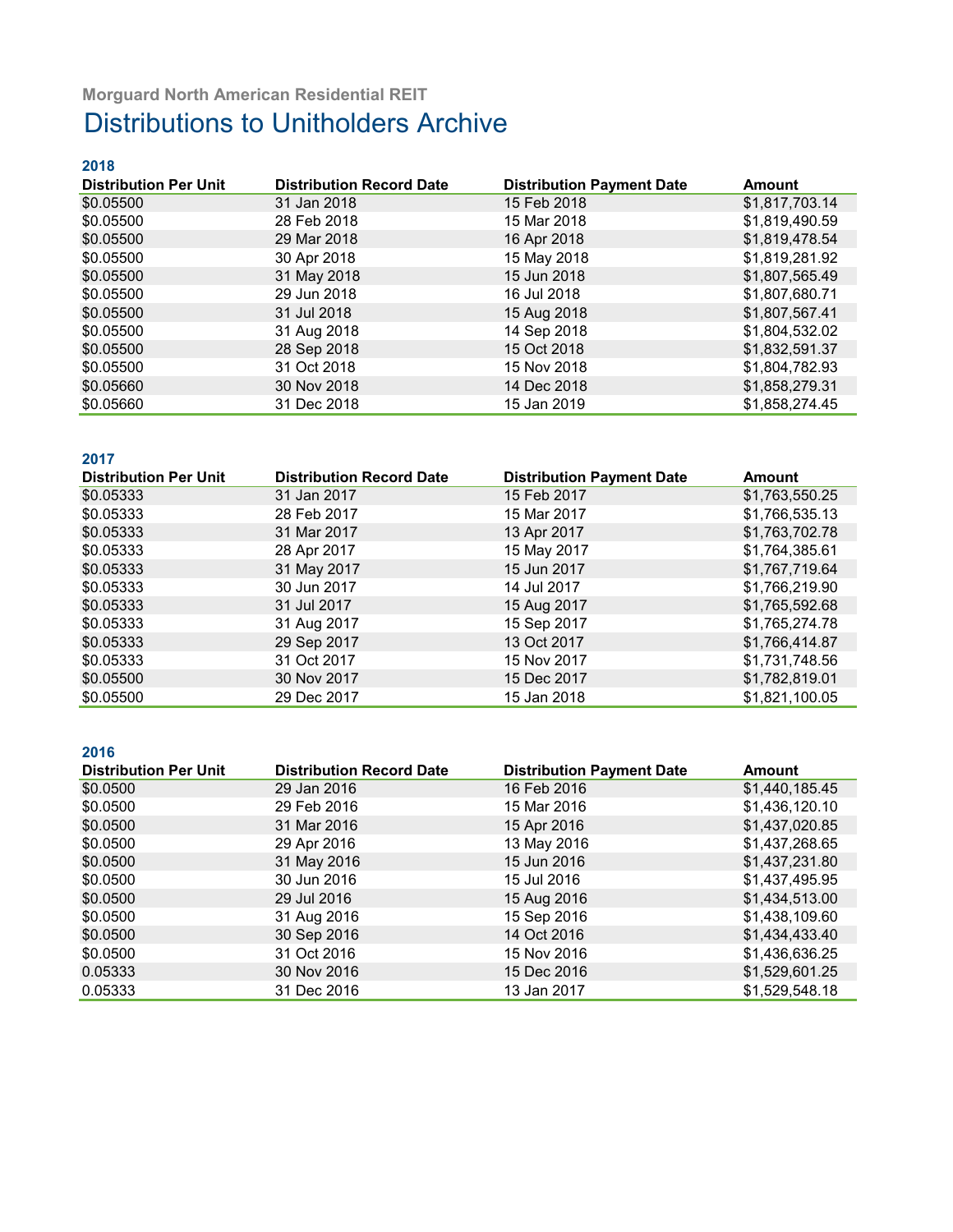| 2015                         |                                 |                                  |                |
|------------------------------|---------------------------------|----------------------------------|----------------|
| <b>Distribution Per Unit</b> | <b>Distribution Record Date</b> | <b>Distribution Payment Date</b> | Amount         |
| \$0.0500                     | 30 Jan 2015                     | 13 Feb 2015                      | \$1,445,194.05 |
| \$0.0500                     | 27 Feb 2015                     | 13 Mar 2015                      | \$1,444,372.10 |
| \$0.0500                     | 31 Mar 2015                     | 15 Apr 2015                      | \$1,444,426.70 |
| \$0.0500                     | 30 Apr 2015                     | 15 May 2015                      | \$1,443,982.55 |
| \$0.0500                     | 29 May 2015                     | 15 Jun 2015                      | \$1,444,395.55 |
| \$0.0500                     | 30 Jun 2015                     | 15 Jul 2015                      | \$1,443,117.45 |
| \$0.0500                     | 31 Jul 2015                     | 14 Aug 2015                      | \$1,444,016.35 |
| \$0.0500                     | 31 Aug 2015                     | 15 Sep 2015                      | \$1,442,884.90 |
| \$0.0500                     | 30 Sep 2015                     | 15 Oct 2015                      | \$1,444,135.80 |
| \$0.0500                     | 30 Oct 2015                     | 13 Nov 2015                      | \$1,443,943.45 |
| \$0.0500                     | 30 Nov 2015                     | 15 Dec 2015                      | \$1,445,260.55 |
| \$0.0500                     | 31 Dec 2015                     | 15 Jan 2016                      | \$1,445,840.45 |

### **2014**

| <b>Distribution Per Unit</b> | <b>Distribution Record Date</b> | <b>Distribution Payment Date</b> | <b>Amount</b>  |
|------------------------------|---------------------------------|----------------------------------|----------------|
| \$0.0500                     | 31 Jan 2014                     | 14 Feb 2014                      | \$1,447,703.50 |
| \$0.0500                     | 28 Feb 2014                     | 14 Mar 2014                      | \$1,447,029.55 |
| \$0.0500                     | 31 Mar 2014                     | 15 Apr 2014                      | \$1,447,320.50 |
| \$0.0500                     | 30 Apr 2014                     | 15 May 2014                      | \$1,447,553.50 |
| \$0.0500                     | 30 May 2014                     | 13 Jun 2014                      | \$1,446,889.65 |
| \$0.0500                     | 30 Jun 2014                     | 15 Jul 2014                      | \$1,446,523.55 |
| \$0.0500                     | 31 Jul 2014                     | 15 Aug 2014                      | \$1,446,814.85 |
| \$0.0500                     | 29 Aug 2014                     | 15 Sep 2014                      | \$1,446,774.80 |
| \$0.0500                     | 30 Sep 2014                     | 15 Oct 2014                      | \$1,446,884.05 |
| \$0.0500                     | 31 Oct 2014                     | 14 Nov 2014                      | \$1,446,459.55 |
| \$0.0500                     | 28 Nov 2014                     | 15 Dec 2014                      | \$1,446,765.90 |
| \$0.0500                     | 31 Dec 2014                     | 15 Jan 2015                      | \$1,445,710.20 |

#### **2013**

| <b>Distribution Per Unit</b> | <b>Distribution Record Date</b> | <b>Distribution Payment Date</b> | <b>Amount</b>  |
|------------------------------|---------------------------------|----------------------------------|----------------|
| \$0.0500                     | 31 Jan 2013                     | 15 Feb 2013                      | \$1,044,016.05 |
| \$0.0500                     | 28 Feb 2013                     | 15 Mar 2013                      | \$921,581.45   |
| \$0.0500                     | 28 Mar 2013                     | 15 Apr 2013                      | \$1,456,301.45 |
| \$0.0500                     | 30 Apr 2013                     | 15 May 2013                      | \$1,453,622.05 |
| \$0.0500                     | 31 May 2013                     | 14 Jun 2013                      | \$1,450,537.20 |
| \$0.0500                     | 28 Jun 2013                     | 15 Jul 2013                      | \$1,451,203.50 |
| \$0.0500                     | 31 Jul 2013                     | 15 Aug 2013                      | \$1,450,646.20 |
| \$0.0500                     | 30 Aug 2013                     | 13 Sep 2013                      | \$1,450,023.45 |
| \$0.0500                     | 30 Sep 2013                     | 15 Oct 2013                      | \$1,449,318.50 |
| \$0.0500                     | 31 Oct 2013                     | 15 Nov 2013                      | \$1,449,201.95 |
| \$0.0500                     | 29 Nov 2013                     | 13 Dec 2013                      | \$1,448,287.10 |
| \$0.0500                     | 31 Dec 2013                     | 15 Jan 2014                      | \$1,448,331.50 |